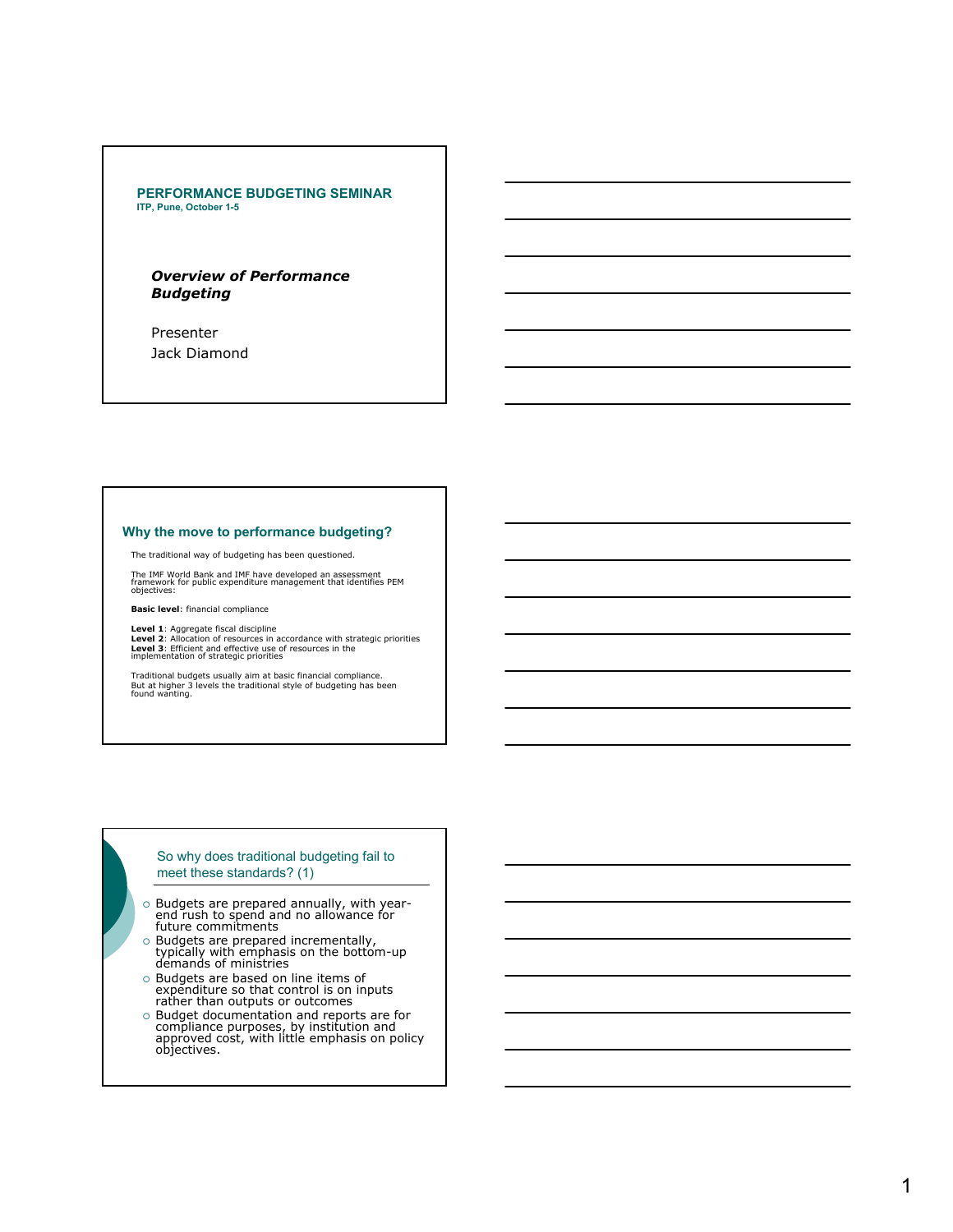#### So why does traditional budgeting fail to meet these standards? (2)

- { **Level 1** Annual budgets could mean that fiscal discipline is adequate in the current year but may not be met in the future: fiscal sustainability important
- o Level 2 Incremental bottom-up budget<br>does not allow for new policy or changes<br>in priorities: expenditure should be driven by policies
- { **Level 3** Focusing controls on inputs and ignoring outputs/outcomes does not encourage efficiency/effectiveness: need to widen accountability from financial compliance to *performance*

# Hence the thrust of budget reforms

{ Move budget focus from one year to include forward implications of present budget decisions i.e. ensure fiscal sustainability, Level 1: *present the budget on a multiyear basis*

{ Move traditional input-oriented budget presentation to programs related to stated policy goals, Level 2: *present budget on a policy-relevant program basis* 

o Widen budget manager accountability to how<br>efficiently and effectively program objectives are<br>met, Level 3:

*introduce performance budget management techniques*

# Medium-term Budget Frameworks (1)

This is mentioned here in passing since it is not the focus of this seminar, but is a reform usually associated with the move to performance budgeting.

- The MTBF is an approach to an old problem- how to integrate planning and budgeting.
- In the past, and for some countries presently, this problem is resolved by constructing multi-year development plans.<br>(as in India)
- In many countries the approach has been found wanting in meeting Level 1 objectives of fiscal sustainability.

Why?

- $\diamond$  Not fully integrated with the budget process<br>⊙ Plan is seldom up-dated after construction
- 
- o Almost always optimistic, and increasingly so in final years  $\circ$  Institutionally "owned" by departments outside the MoF
	-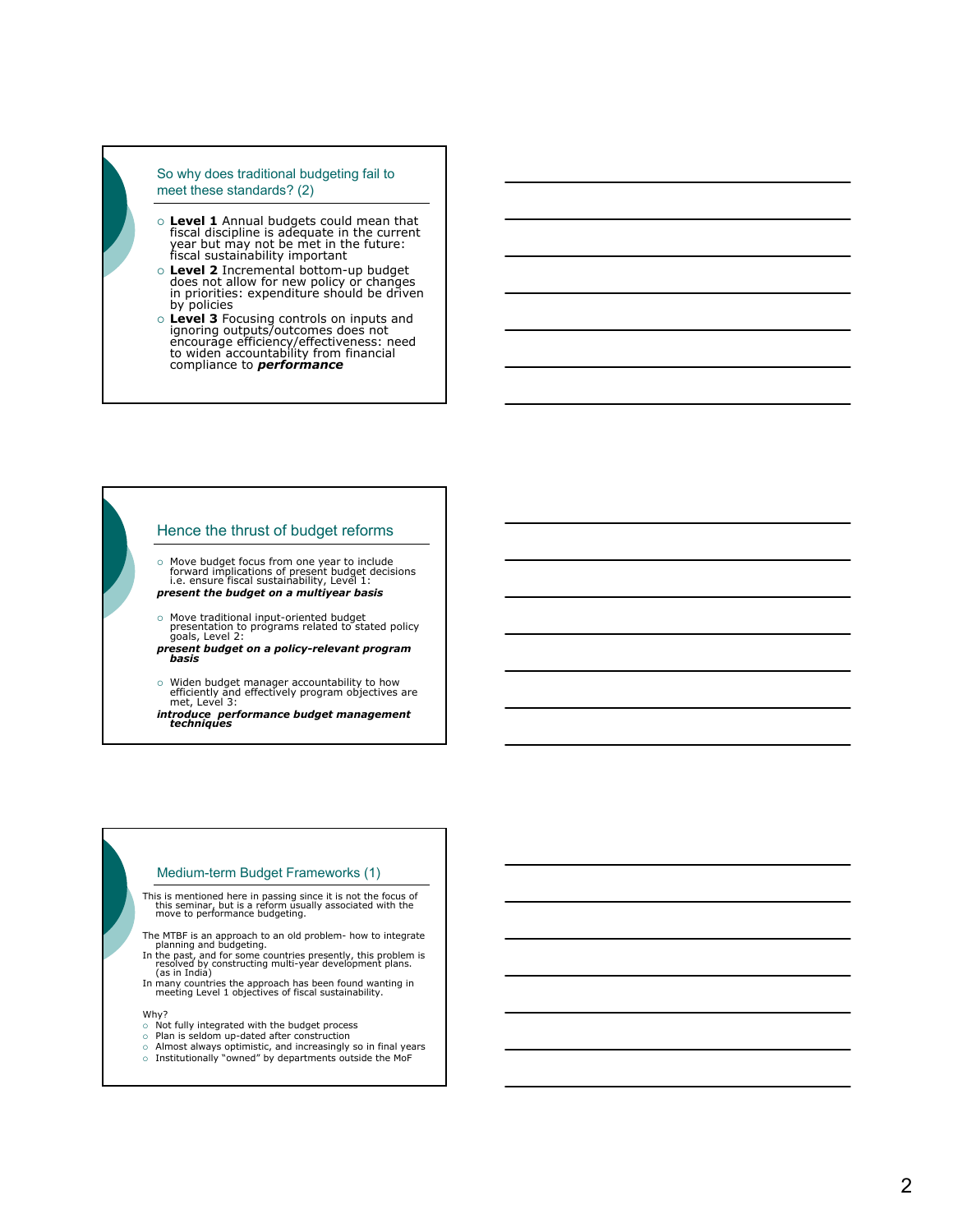## Medium-term Budget Frameworks (2)

- As a result, many countries now replace development plans with MTBFs that:
- $\circ$  Present the budget for next year and 2-3 forward years
- { Comprehensive in including all recurrent and development spending
- 
- { Constructed on a rolling basis, i.e. up-dated every budget year A realistic MTBF is often viewed as the cornerstone of performance oriented budgeting, linking resources to policy objectives which define performance.

BUT this cornerstone *should rest on a policy- relevant program classification for government spending* .

#### Policy-relevant program structure (1)

Why the stress on " policy-relevant"?

- Because the program structure should be the link between the budget and the overall strategic planning underlying the policy framework for government operations.
- To meet Level 2 PEM standards, government activities need to<br>be connected to underlying government activities by:<br>o Linking operations of each spending agency with the<br>implementation of its sector's policies
- 
- 
- $\circ$  Broad sector functions can be divided into sub-functions and<br>these into programs, (constructed from a number of activities<br>both recurrent and capital in nature)<br> $\circ$  These activities and projects are then considered
- 

## Policy-relevant program structure (2)

- In this way the program structure is dependent on sectoral policies, which in turn are dependent on the system of prioritization between sectors (Level 2)
- A program classification of the budget is no more than the identification of all government activities by programs and implicitly their associated policy objectives and their outputs/outcomes.
- The essential elements of program design, and their practical application will be examined in the presentation on program classification.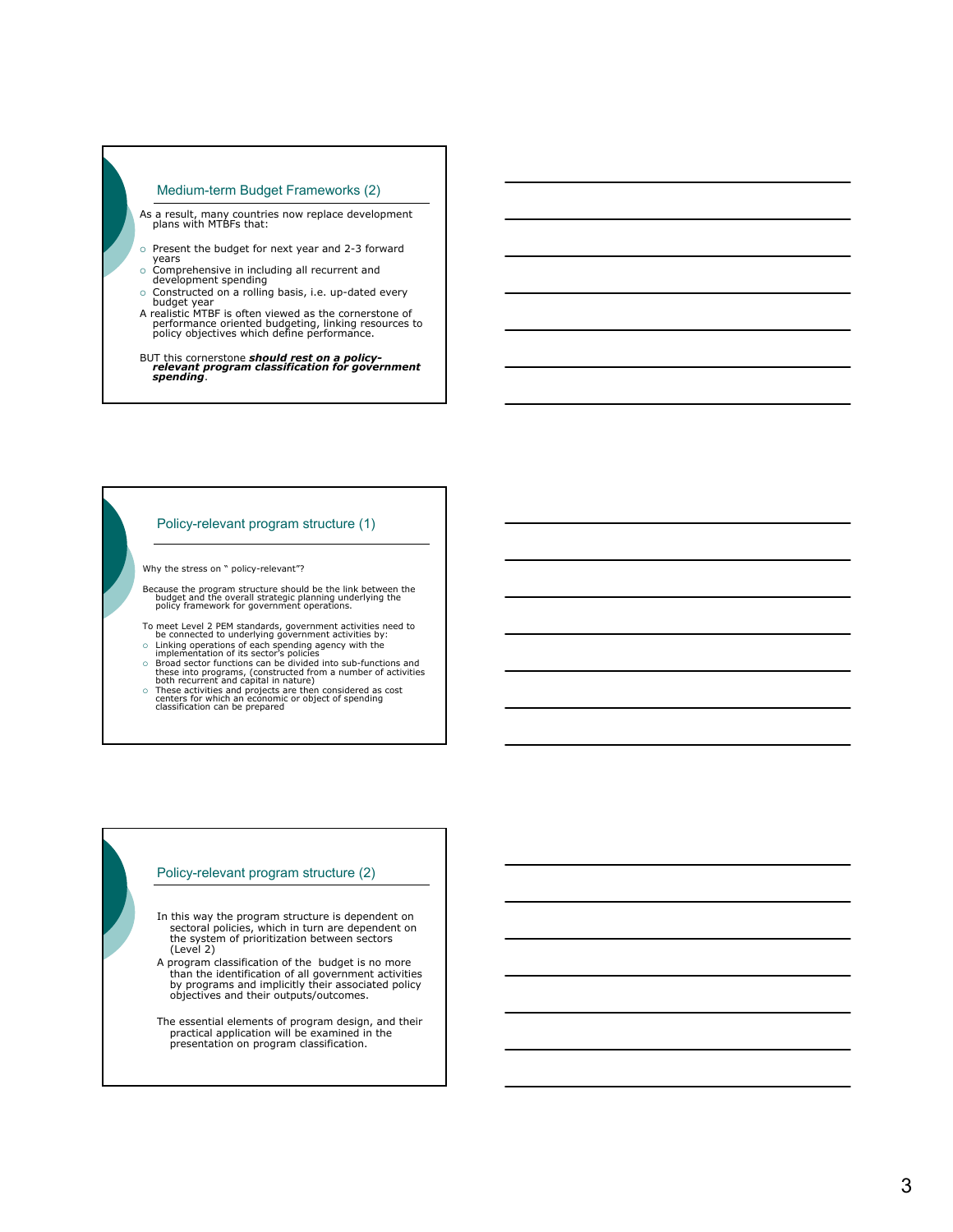# Moving from program budgeting to performance budgeting (1)

Program budgeting reforms have started with changing the budget classification, but they have evolved into a completely different model of public expenditure management.

With a focus on the performance of government, although it has many different variants : e.g. results-based budgeting; output budgeting.

#### *Much depends on how "performance" is defined.*

This will be discussed more fully in the next presentation on performance measurement.

# Moving from program budgeting to performance budgeting (2)

Depending on how performance is defined, ministry budget managers are then made accountable for performance

- But if they are to be made accountable then in return:  $\circ$  They should be offered more flexibility
- $\circ$  They should have greater certainty in resourcing
- $\circ$  They should have incentives for performing well
- Hence a new model of PEM management—generically referred to as *performance budgeting* or *results-based management.*

We will discuss this new approach in greater depth in a<br>subsequent presentation, but describe the main<br>features here.

# The Performance Budgeting Model

Main elements:

- { Based on programs linked to policies, not traditional focus on inputs, i.e. spending classified by objective
- o Better definition of outputs/outcomes desired from<br>expenditure programs, i.e. what constitutes<br>"performance"
- 
- { Specific measures of performance, and greater use of performance information in the budget process { Often involves setting performance targets using these measures
- 
- { Often involves putting in place procedures to provide incentives to meet these performance targets
- N.B. Latter two only fully developed in a small number of countries